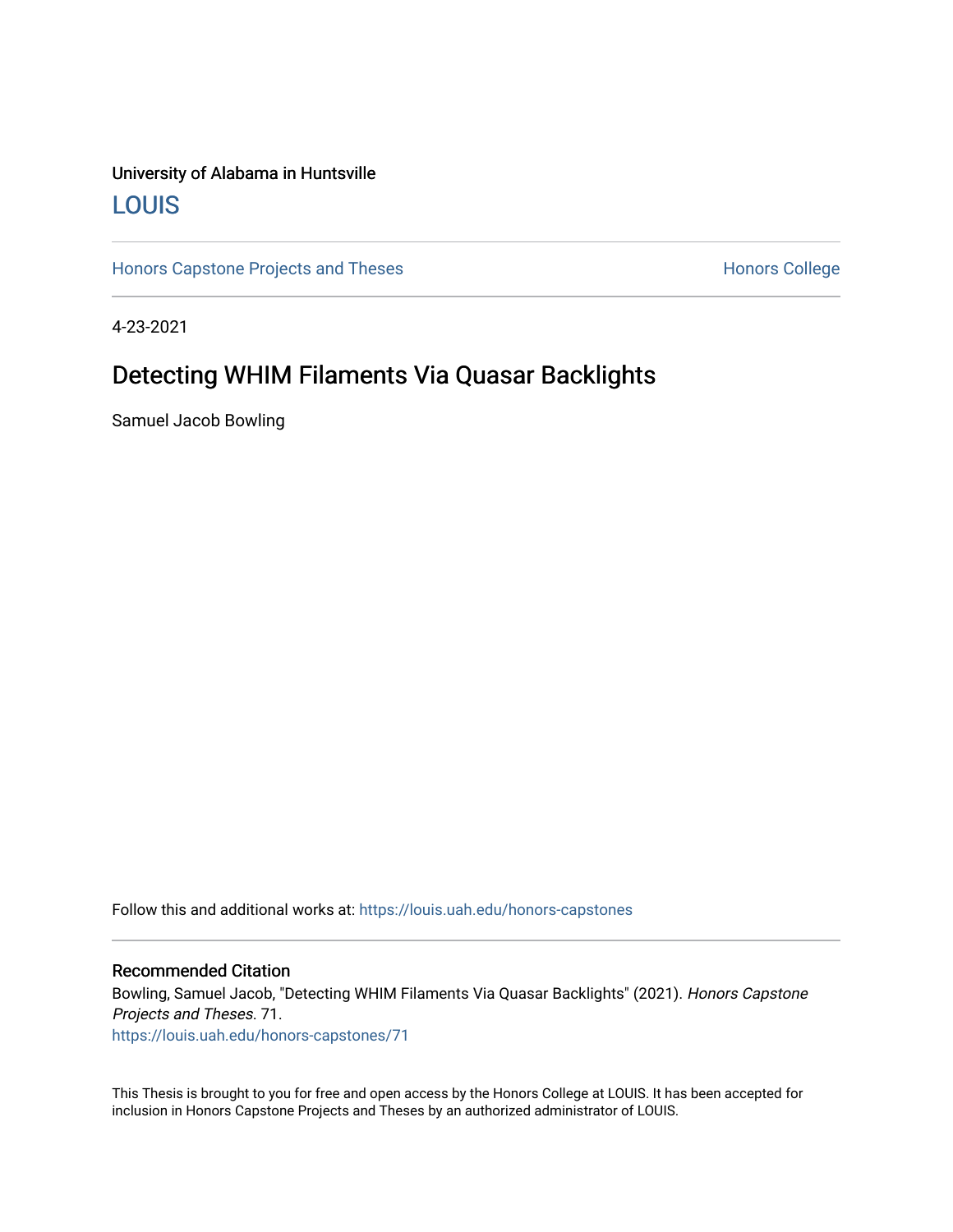# **Detecting WHIM Filaments Via Quasar Backlights**

**by**

## **Samuel Jacob Bowling**

**An Honors Capstone**

**submitted in partial fulfillment of the requirements**

**for the Honors Diploma**

**to**

**The Honors College**

**of**

**The University of Alabama in Huntsville**

**April 23, 2021**

**Honors Capstone Director: Professor Massimiliano Bonamente**

**Professor - Astrophysics, Physics and Astronomy**

| Samuel Bowling<br>Student | 4/30/2021<br>Date                                                                                                                                  |                                                                            |
|---------------------------|----------------------------------------------------------------------------------------------------------------------------------------------------|----------------------------------------------------------------------------|
| Director                  | Morbi Bannet<br>Date                                                                                                                               |                                                                            |
|                           | Digitally signed by James Miller<br>DN: cn=James Miller, o=UAH, ou=PH &<br>ISEd, email=millerja@uah.edu, c=US<br>Date: 2021.05.04 10:43:25 -05'00' |                                                                            |
| Department Chair          | Date                                                                                                                                               |                                                                            |
|                           | <b>William Wilkerson</b>                                                                                                                           | Digitally signed by William Wilkerson<br>Date: 2021.05.05 09:24:55 -05'00' |

Honors College Dean Date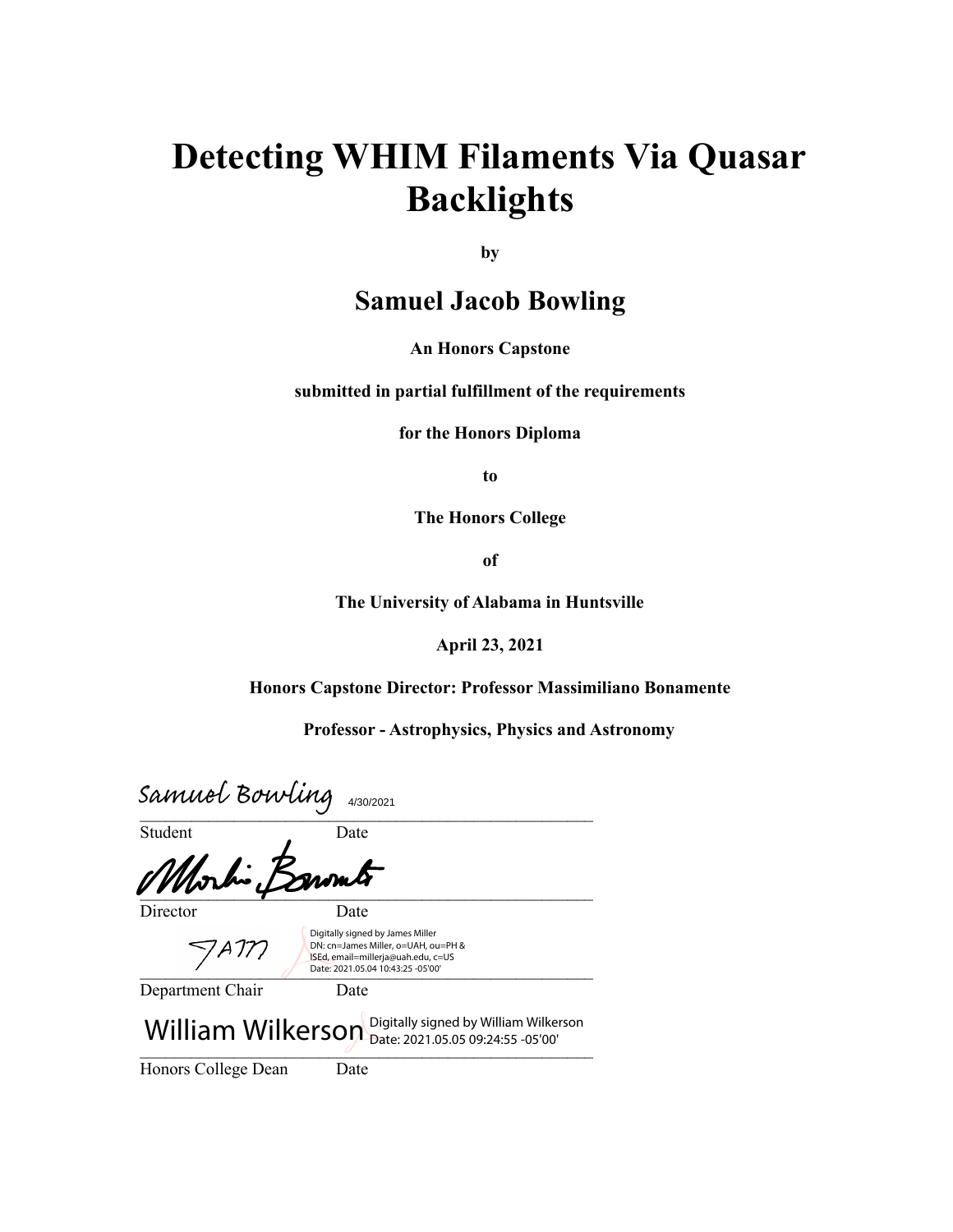

Honors College Frank Franz Hall +1 (256) 824-6450 (voice) +1 (256) 824-7339 (fax) honors@uah.edu

#### **Honors Thesis Copyright Permission**

#### **This form must be signed by the student and submitted as a bound part of the thesis.**

In presenting this thesis in partial fulfillment of the requirements for Honors Diploma or Certificate from The University of Alabama in Huntsville, I agree that the Library of this University shall make it freely available for inspection. I further agree that permission for extensive copying for scholarly purposes may be granted by my advisor or, in his/her absence, by the Chair of the Department, Director of the Program, or the Dean of the Honors College. It is also understood that due recognition shall be given to me and to The University of Alabama in Huntsville in any scholarly use which may be made of any material in this thesis.

\_\_\_\_\_\_\_\_\_\_\_\_\_\_\_\_\_\_\_\_\_\_\_\_\_\_\_\_ Samuel Bowling

Student Name (printed) samuel Bowling

Student Signature

 $\overline{\phantom{a}}$  . The contract of  $\overline{\phantom{a}}$ 4/30/2021

Date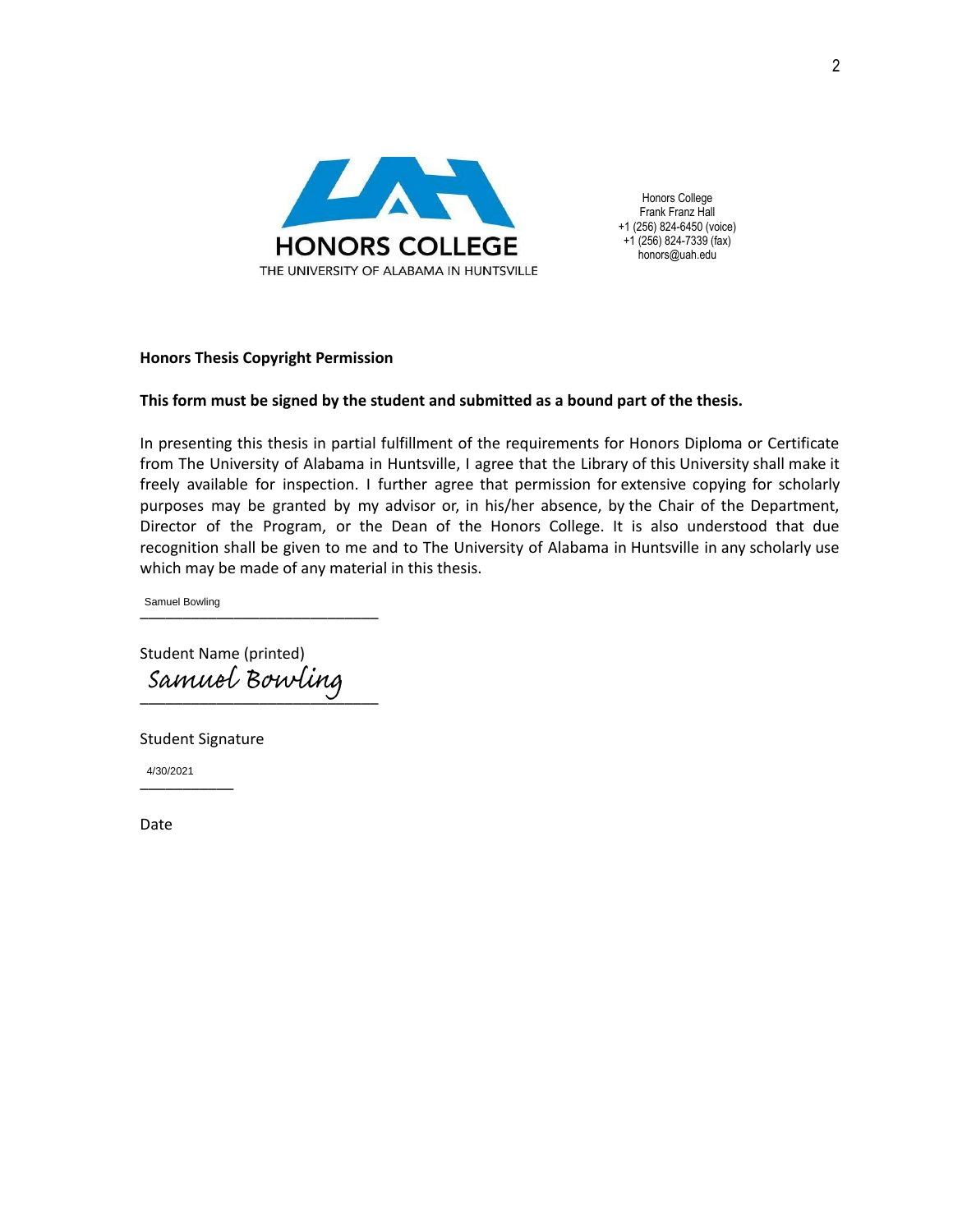### Table of Contents

Abstract 4

Introduction 5

Methodology 7

Results 9

Conclusion 10

Data 11

References 16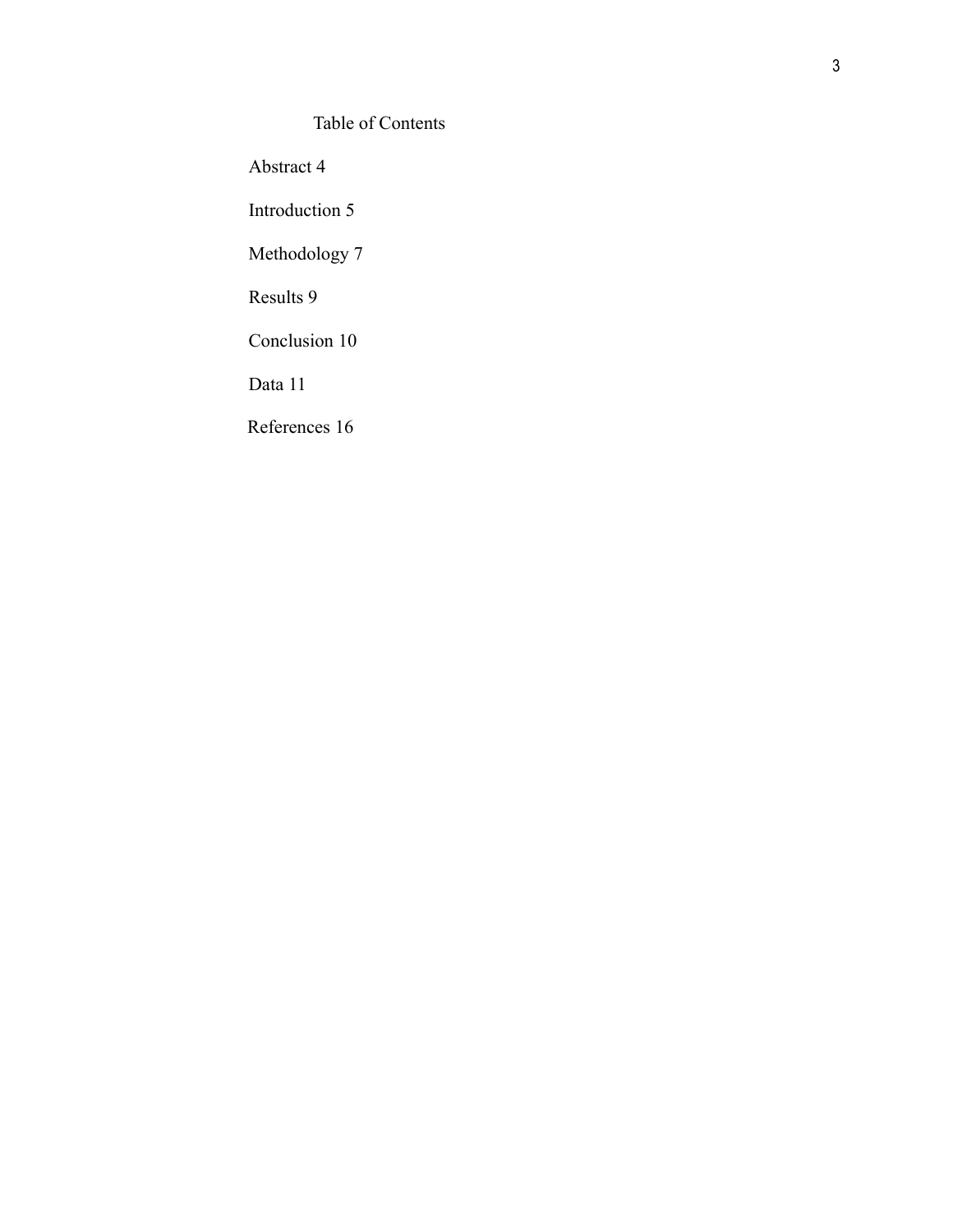#### **Abstract**

A large portion of the universe's baryonic content is thought to reside within the Warm-Hot Intergalactic Medium (WHIM), a diffuse plasma with temperatures on the order of  $10<sup>5</sup> - 10<sup>7</sup>$  K that exists in galactic haloes as well as in large intergalactic filaments (Fukugita and Peebles 2006). While this diffuseness renders the WHIM difficult to directly observe, it is possible to detect WHIM-associated absorption line systems in the spectra of background sources, such as quasars. Surveys in the far-ultraviolet (FUV) have been greatly successful in detecting these systems for cooler phases of the WHIM, around  $10<sup>5</sup>$  K. However, this still leaves the warmer  $\sim$  40% of the WHIM, which requires X-ray observation to detect. Technological constraints render X-ray spectroscopy difficult compared to UV, and to date there have been only seven WHIM candidates discovered in X-ray wavelengths (Bonamente 2019). In this project, one such candidate has been spectroscopically analysed to determine its potential characteristics.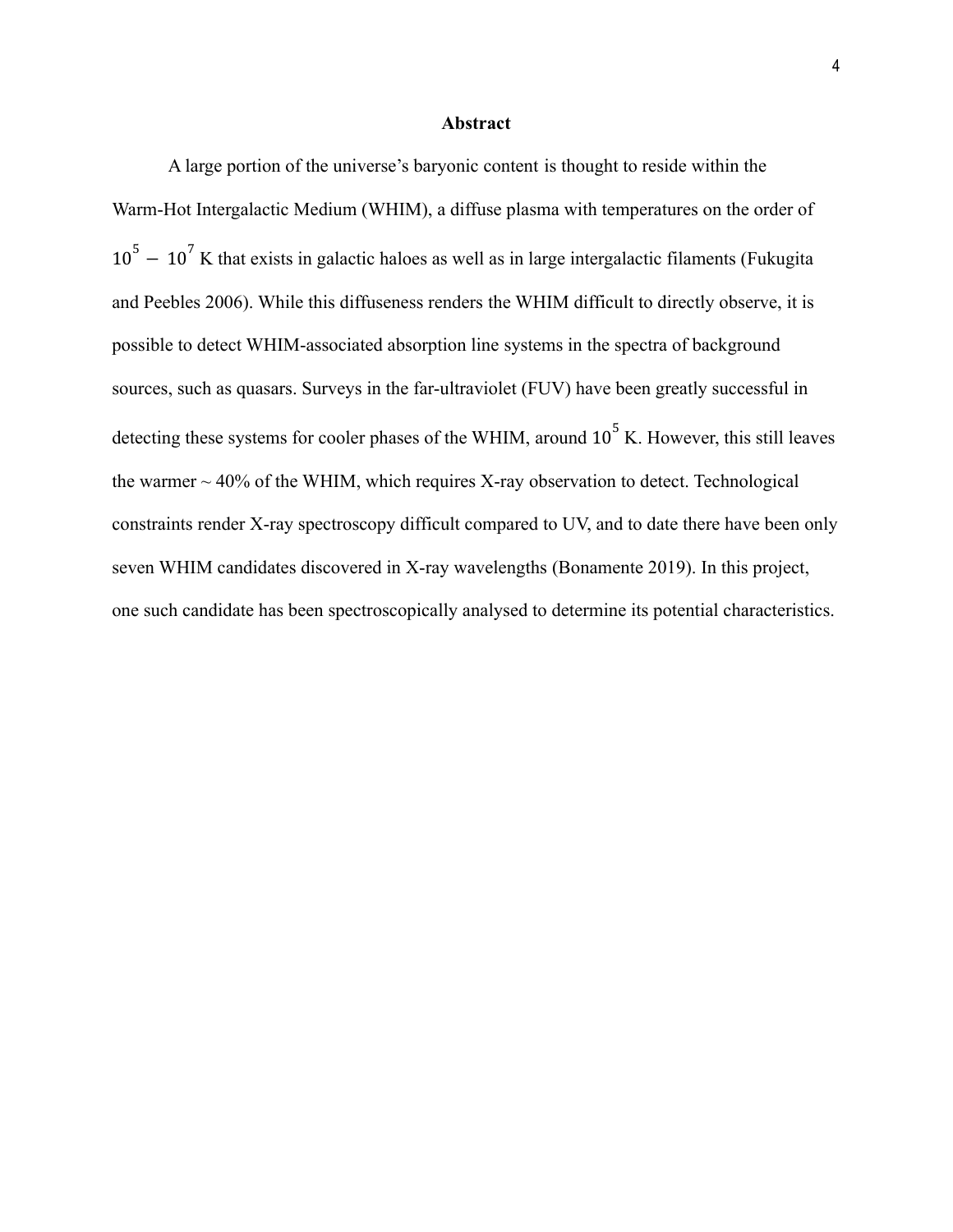#### **Introduction**

#### **The Missing Baryon Problem and WHIM**

One of the most intractable problems in cosmology is the so-called "missing baryon problem". Using knowledge of the relative abundances of elements in the universe, researchers were able to provide a rough estimate of the universe's total baryonic content. Measurements of high-redshift regions of the universe gave results in good agreement with this estimate (Nicastro et al. 2005). However, surveys of the low-redshift universe came up far short, only returning about 10% of the estimated total (Fukugita et al. 1998). While later observations of Lyman-alpha absorbers were able to increase this fraction to around 40%, a large baryon deficit remained. The search for these missing baryons quickly moved to the space between galaxies, with special focus given to the Warm Hot Intergalactic Medium. The Warm Hot Intergalactic Medium, or WHIM, is a hot, diffuse plasma that forms filaments between galaxies. The WHIM's diffuse nature renders it extremely difficult to directly observe. In addition, the high temperature of the WHIM, on the order of  $10^5 - 10^7 K$ , means that any spectral measurements need to be in the far ultraviolet or X-ray bands (Bergman 2007)

#### **Detecting the WHIM**

Over the past two decades, two main methods of detecting the WHIM have been developed. The first, involving the dispersion measurements of fast radio bursts, has recently been able to detect a large portion of the WHIM (Macquart et al. 2020). The second, the focus of this paper, is based in X-ray spectroscopy. By looking along the line of sight to distant quasars, one can potentially isolate X-ray absorption features consistent with the WHIM. The main benefit this method has over the fast radio burst method is its sensitivity to temperature. The dispersion measures essentially "catch" every medium the radio waves travel through, rendering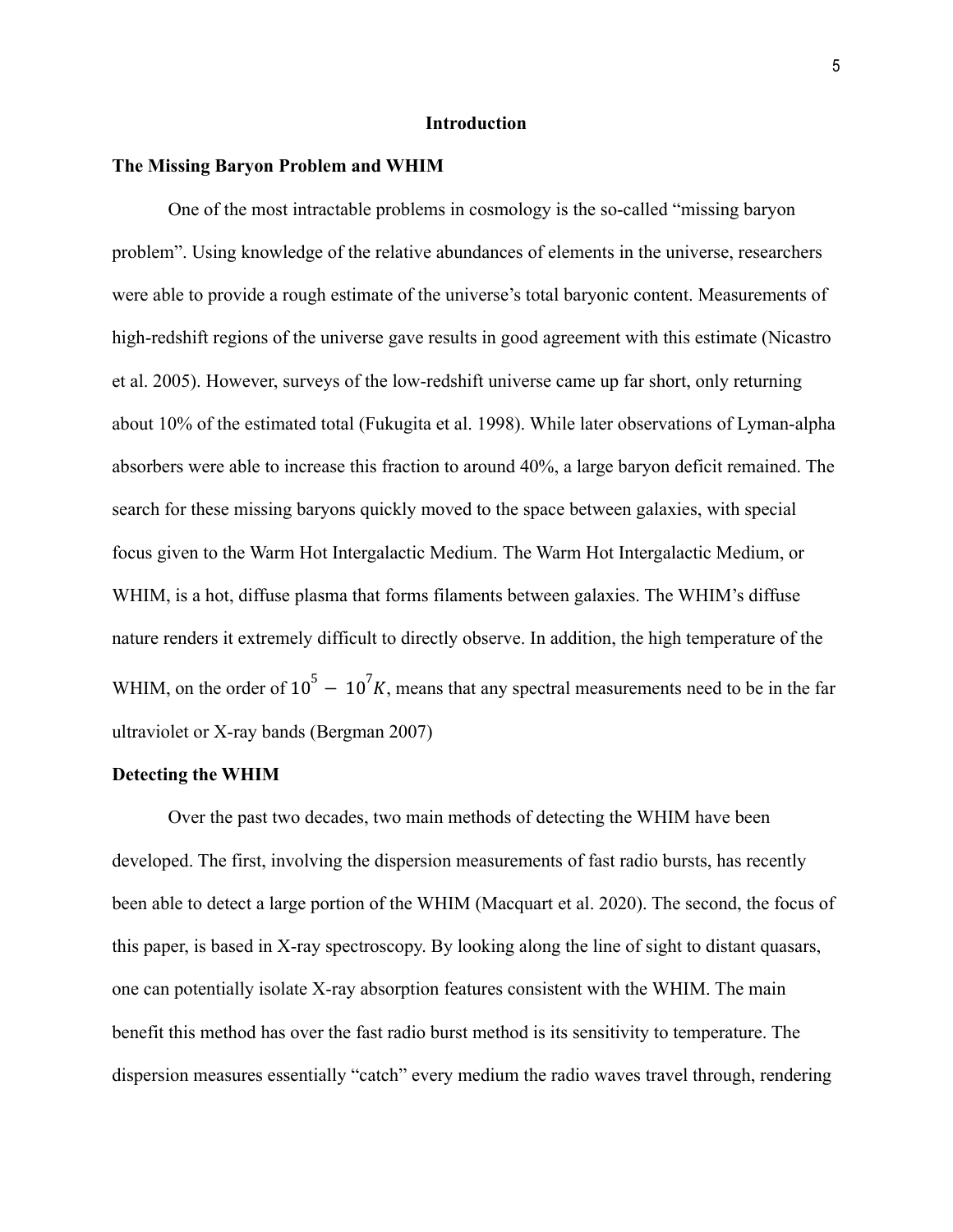it hard to separate the WHIM from cooler gas. In contrast, spectroscopy allows for constraints to be placed on the temperature of the interstellar medium based on the presence of certain ions, as can be seen in Figure 1.



**Figure 1: Ionization fractions for several high-temperature metal species (Bonamente 2019)**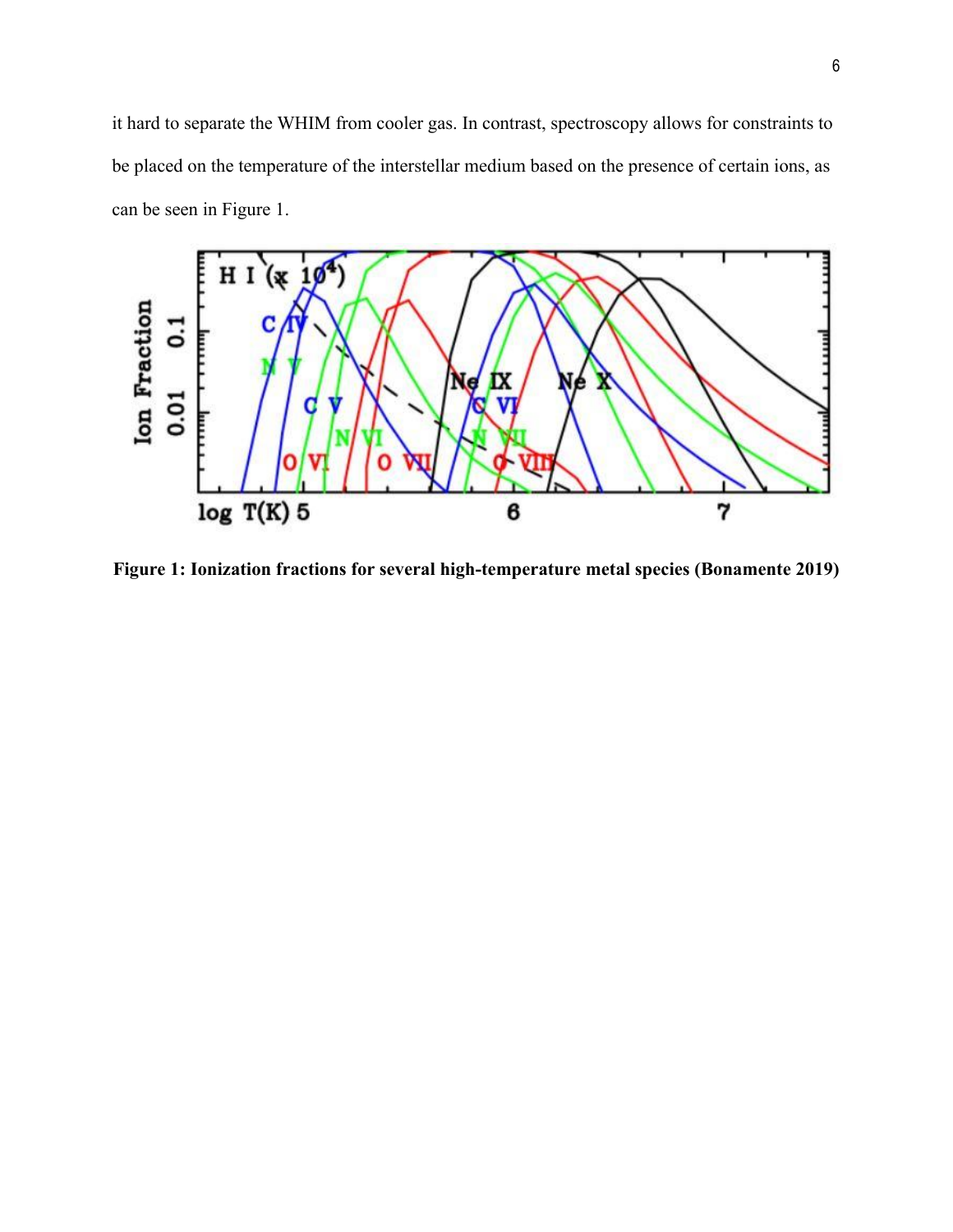#### **Methodology**

#### **PG 1116+215**

The main focus of this paper is an analysis of the *Chandra* X-ray spectra of the quasar PG 1116+215, at redshift  $z = 0.177$ . *Chandra* observed PG 1116+215 for a total of 88 ks, using the observatory's HRC spectrometer. OVI had previously been detected along the sightline to this quasar, indicating the potential presence of the highly ionized species OVII and OVIII. Focus was placed on locating these two species via their  $K\alpha$  lines which, along with other relevant atomic data, can be found in Table 1. Highly ionized metal lines such as these are believed to be characteristic of the WHIM at high temperatures. A previous survey of this candidate had estimated it to be at a redshift of roughly  $z = 0.0927$ , allowing for the determination of the redshifted wavelengths of the two lines via the relation

$$
\lambda_z = z\lambda_0 + \lambda_0
$$

with  $\lambda_z$  being the redshifted wavelength, z the redshift, and  $\lambda_0$  the wavelength for  $z = 0$ (Bonamente et al. 2016).

| Ion         | Wavelength $(A)$ | Wavelength at<br>$z = 0.0927(\text{\AA})$ | <b>Oscillator Strength</b> |
|-------------|------------------|-------------------------------------------|----------------------------|
| <b>OVII</b> | 21.602           | 23.605                                    | 0.696                      |
| OVIII       | 18.969           | 20.727                                    | 0.416                      |

**Table 1: Relevant atomic data for OVII and OVIII (Bonamente 2016)**

#### **Spectral Analysis**

Spectral analysis was performed using *XSPEC* version 12.11.1. PG 1116+215's spectrum was modeled as a power law, with the spectral lines modeled with a Gaussian, parameterized with total line flux, redshift, and wavelength. A power law model was selected because it relies on relatively few parameters and for its ease of use. The redshifted and rest-frame wavelengths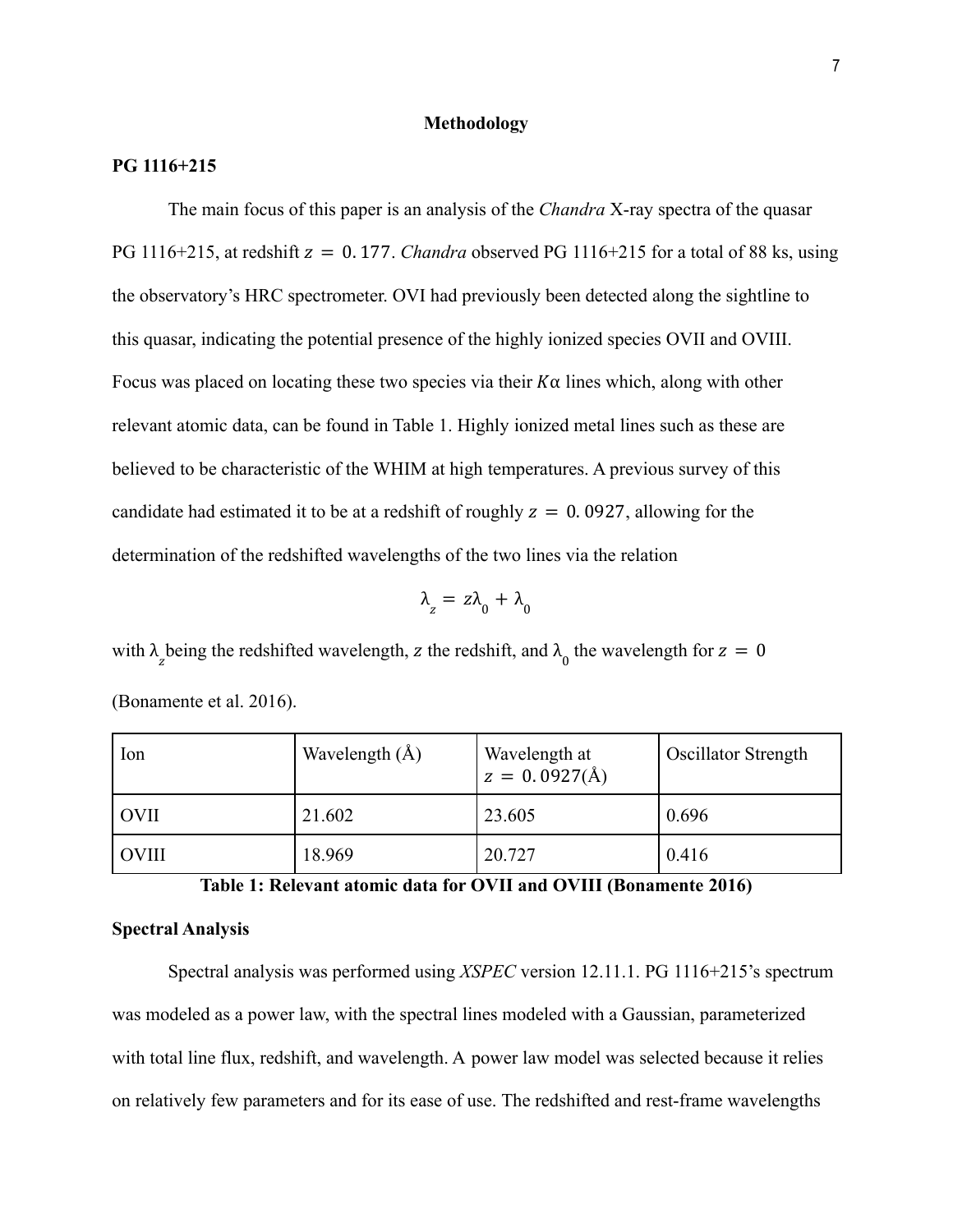of both lines were modeled over a 1 Å range, and each model parameter was reported to within 2.7 confidence intervals . Initially, the redshift was fixed at  $z = 0.0927$ , but for the significant OVIII feature found, the redshift was allowed to be free in order for small adjustments to be made to z. Once the best-fit parameters for each model had been found, the equivalent widths of the lines could be determined via the relationship

$$
W_{\lambda}F_{\lambda} = K
$$

where  $W_{\lambda}$  is the equivalent line width in Å,  $F_{\lambda} = 4 \pm 0.4 * 10^{-4}$  photons  $cm^{-2}s^{-1}\text{\AA}^{-1}$  is the flux of PG 1116+215 per unit wavelength, and K is the total line flux in *photons*  $cm^{-2}s^{-1}$ . Once  $W_{\lambda}$  was known, the column density of the absorber could be found via

$$
N = 1.13 * 10^{20} \frac{W_{\lambda}}{\lambda_f^2} cm^{-2}
$$

 $N$ being the column density,  $\lambda$ the rest-frame wavelength, and  $f$ the ion's oscillator strength (Bonamente et al. 2016).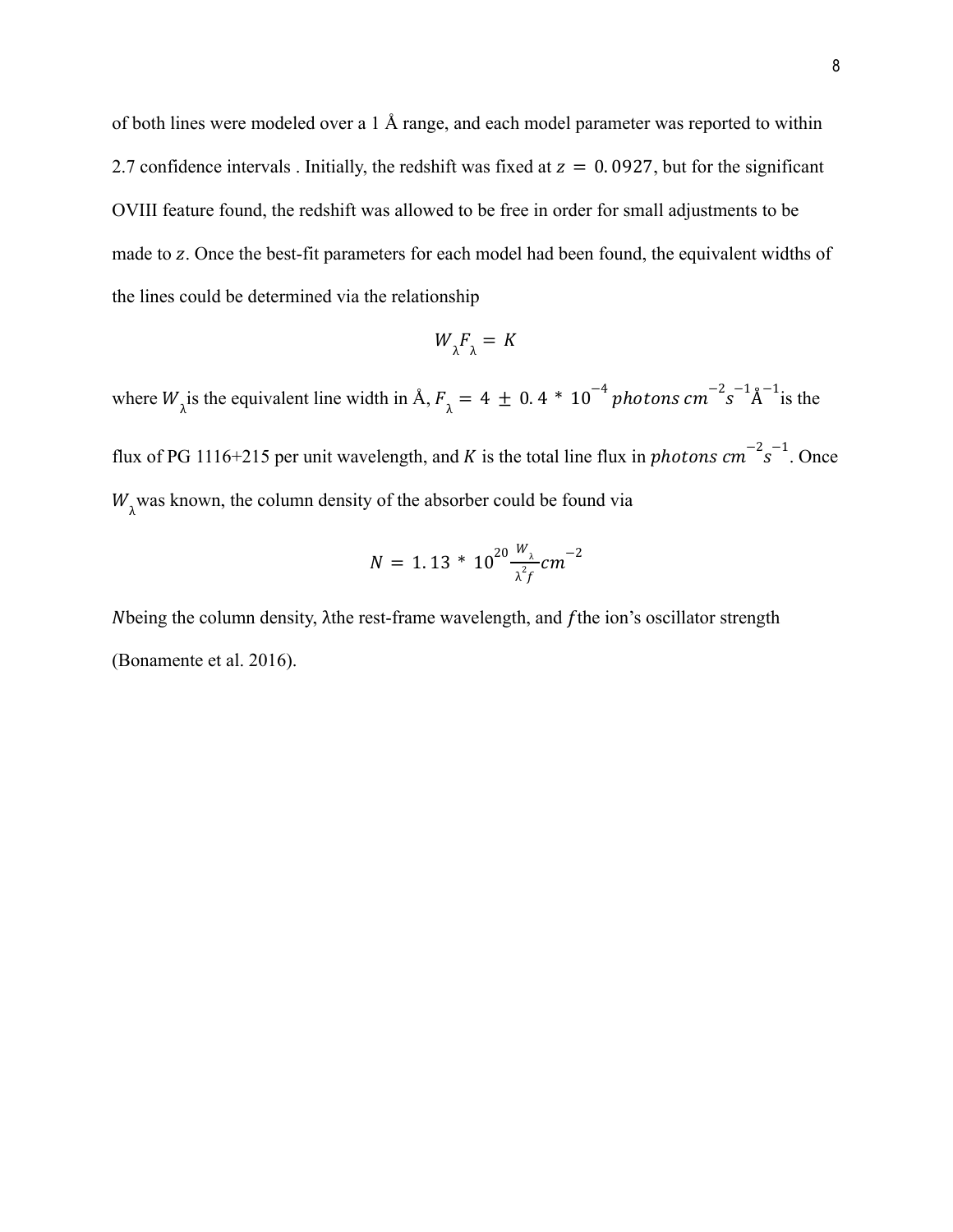#### **Results**

#### **Galactic Absorption Features**

Looking at Figures 2 and 4, two minor oxygen absorption features are apparent. Given their low redshift, these features almost certainly correspond to the Milky Way's interstellar medium. Notably, these two features seem to have roughly identical column densities, indicating equal proportions of OVII and OVIII along this sightline. Going to Figure 1, one can see two temperatures where OVII and OVIII have equal ion fractions:  $10^6$ K and  $10^{6.4}$ K. Given the low value of the column densities, this portion of the interstellar medium likely lies near the cooler temperature.

#### **The OVIII Absorber**

The most striking result was the significant OVIII absorption feature found at  $z = 0.0905$ . Looking at Figure 5, one can easily see the large drop in the spectrum caused by the absorber. In addition, Table 4 shows that the column density for this feature is larger than the galactic absorbers by a factor of roughly 2. Given the relative lack of OVII within this region, as seen in Table 4, one can make a rough estimate of the temperature of this absorber. Given that the ratio of OVIII's and OVII's column densities is of order  $\sim 10^1$ , Figure 1 tells us that the absorber should be at a temperature of roughly  $10^{6.8} K$ , on the higher end of the expected temperature range of the WHIM. As such, the OVIII absorber seems to have high potential to be a WHIM filament.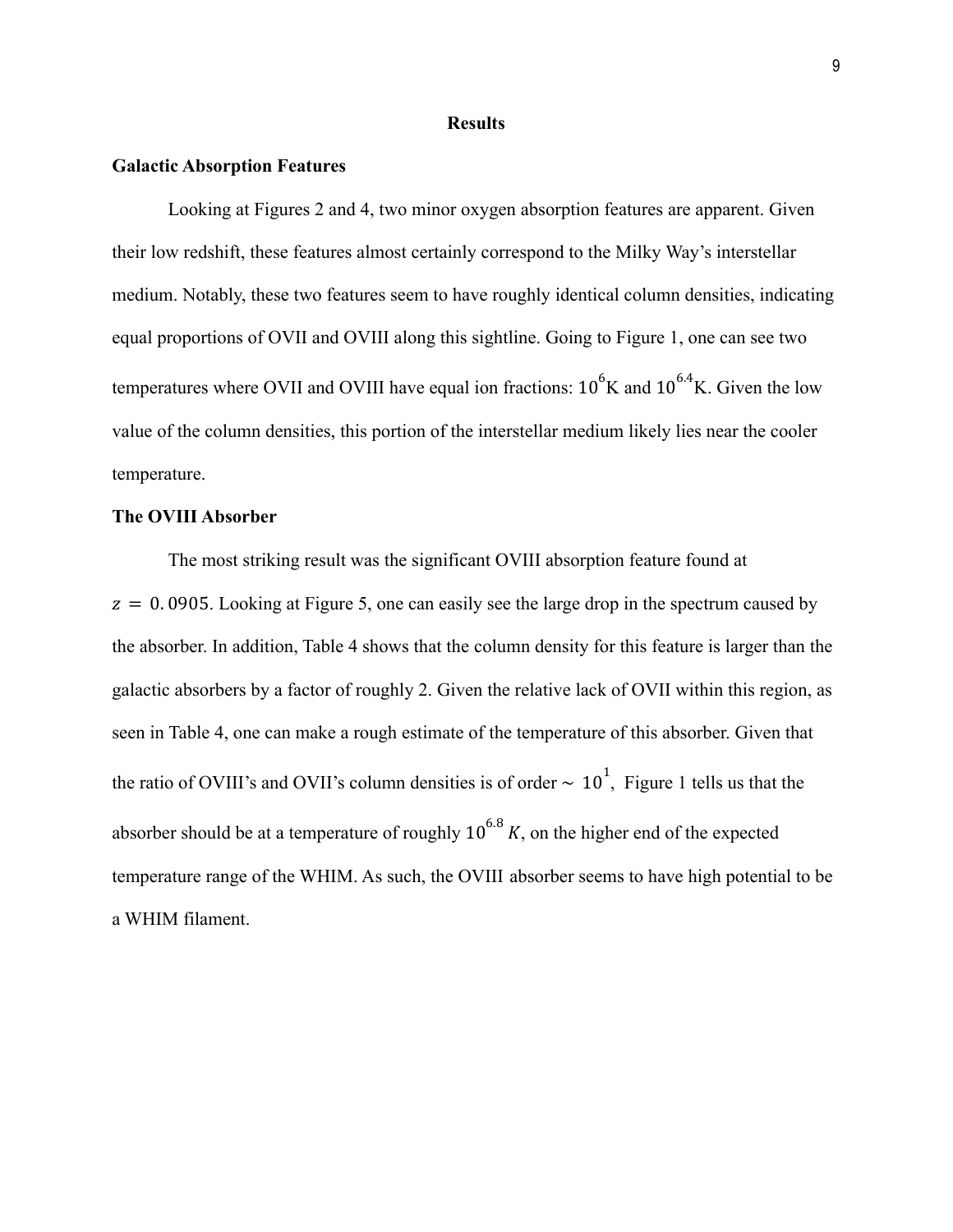#### **Conclusion**

Surveying the sightline towards PG 1116+215, a significant OVIII absorption feature indicates the potential presence of a WHIM filament at  $z = 0.0905$ . This feature appears to have a column density significantly higher than that of the galactic interstellar medium at similar temperatures. While not conclusively proving the existence of this WHIM filament, this project helps to showcase the potential benefits of this "backlight" method. With refinements to this technique, quasar backlights may help to put the missing baryon problem to rest once and for all.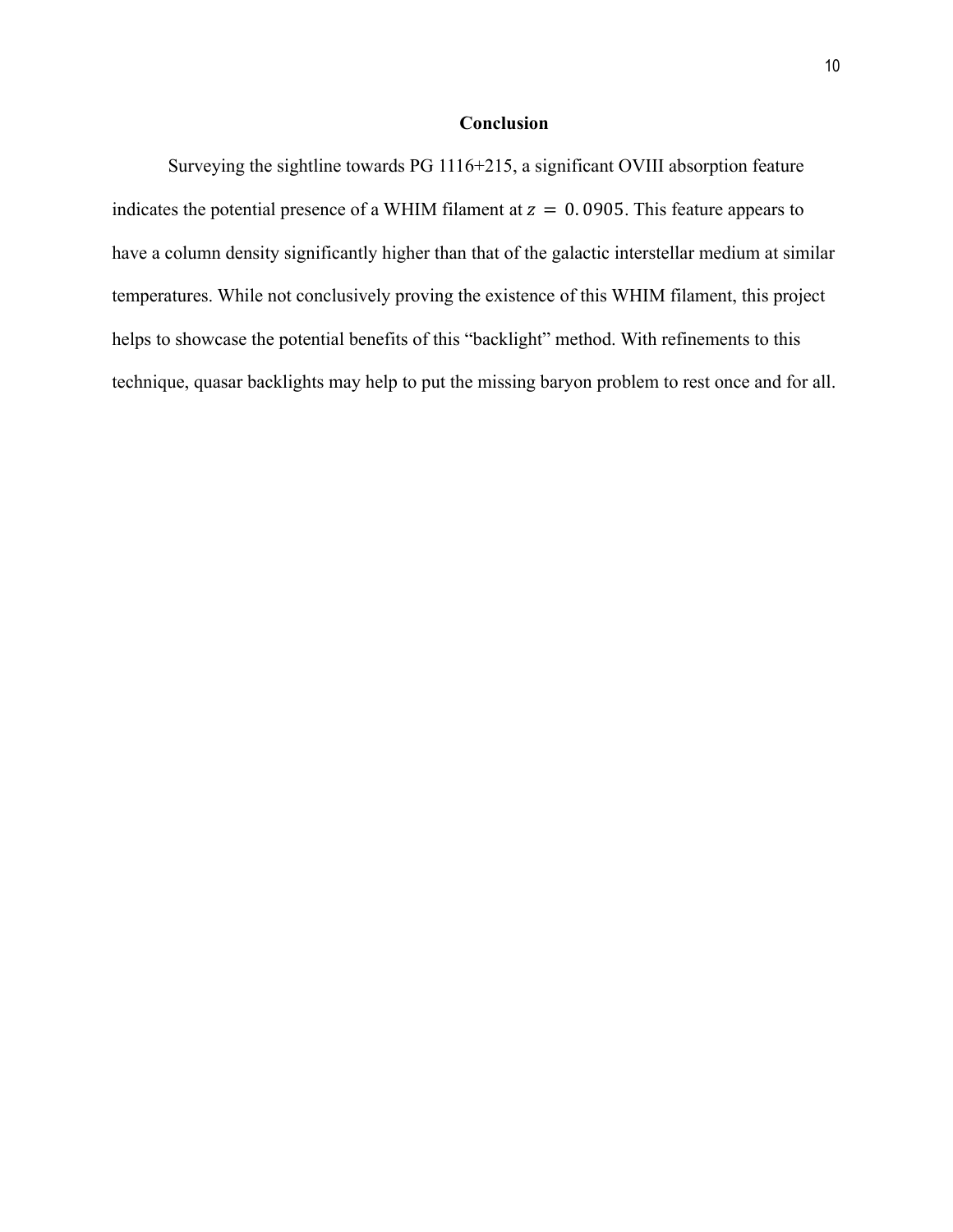**Data**



**Figure 2: OVII model for**  $z = 0$ . Note the absorption feature at 21.6 Å.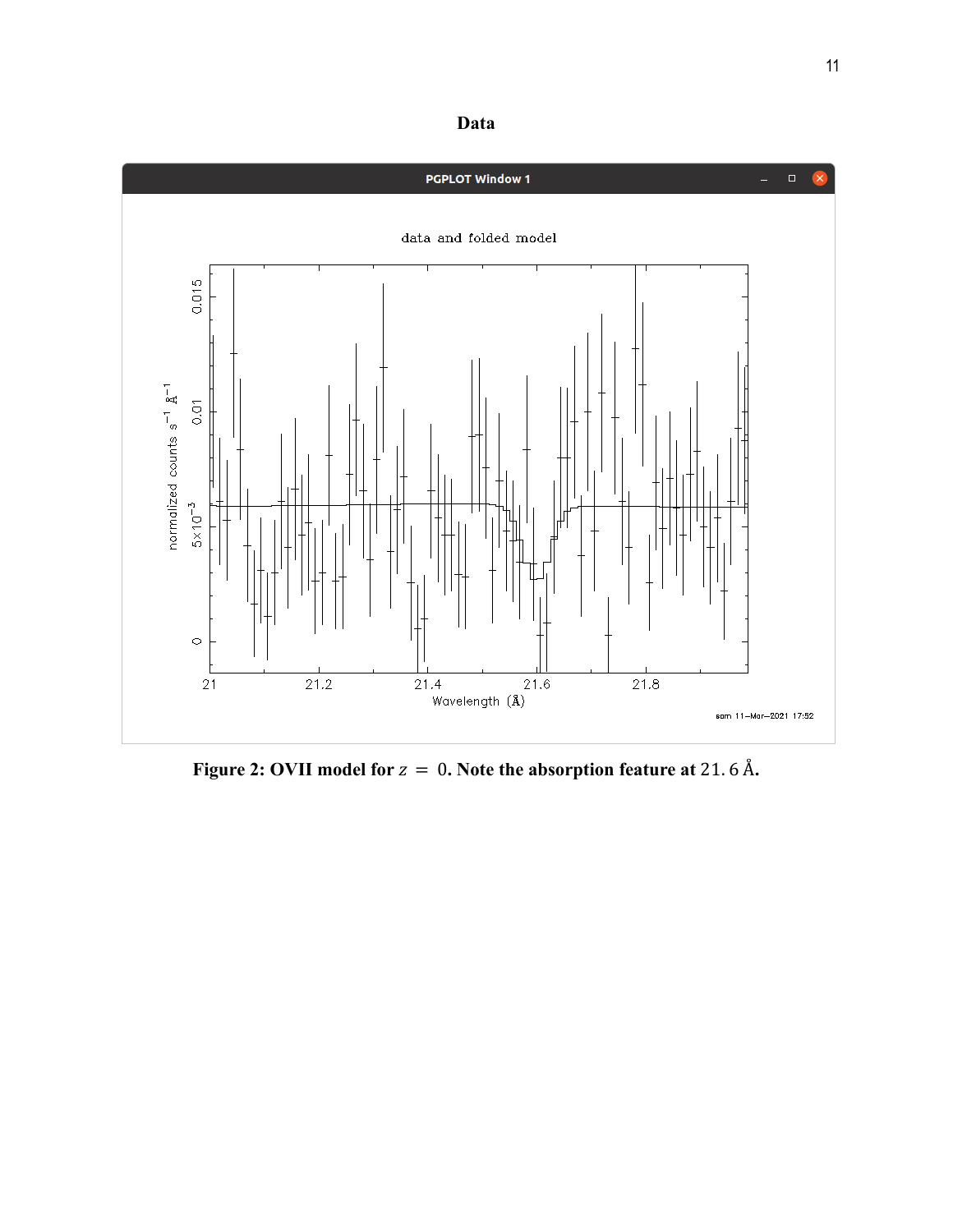

**Figure 3: OVII model for**  $z = 0.0927$ . Note the lack of an absorption feature at the **redshifted wavelength of** 23. 6 Å**.**

| Redshift $(z)$   | PhoIndex | Norm $(PO)$                   | Line Flux                                                                                                       | C-Statistic | Chi-Squared |
|------------------|----------|-------------------------------|-----------------------------------------------------------------------------------------------------------------|-------------|-------------|
| $\boldsymbol{0}$ |          | $5.67 * 10^{-3}$ ]            | $[4.72 * 10^{-3}]$ $[- 2.39 * 10^{-5}, -3.94 * 10^{-6}]$ 87.63                                                  |             | 102.78      |
| 0.0927           |          | $\left 5.68 * 10^{-3}\right $ | $\begin{bmatrix} 4.70 & 10^{-3} \end{bmatrix}$ [- 9.14 $*$ 10 <sup>-6</sup> , 1.54 $*$ 10 <sup>-5</sup> ] 74.06 |             | 95.41       |

**Table 2: Model data for OVII. Error bars cover 2.7 confidence intervals.**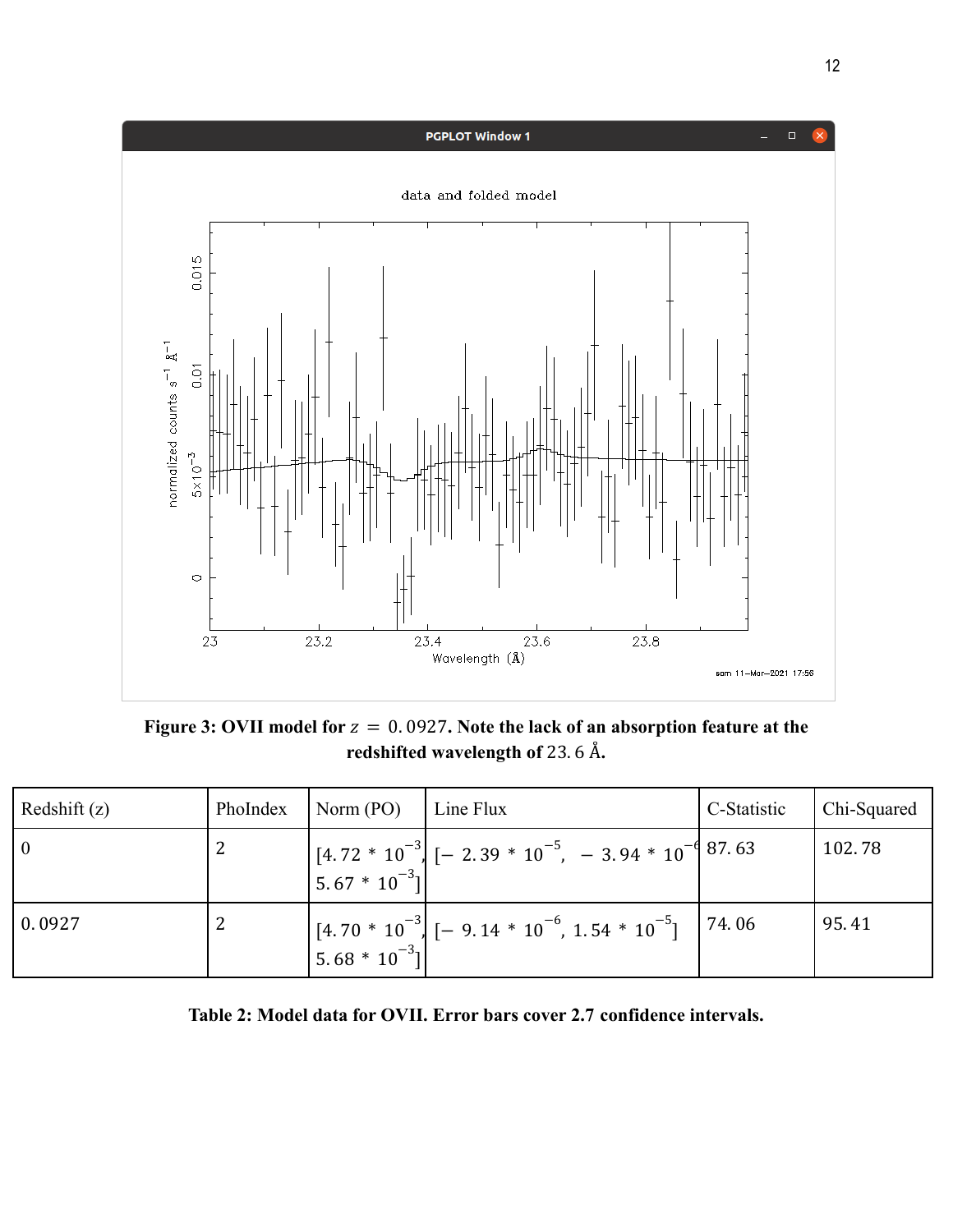

**Figure 4: OVIII model with**  $z = 0$ . Note the absorption feature at 18.9 Å.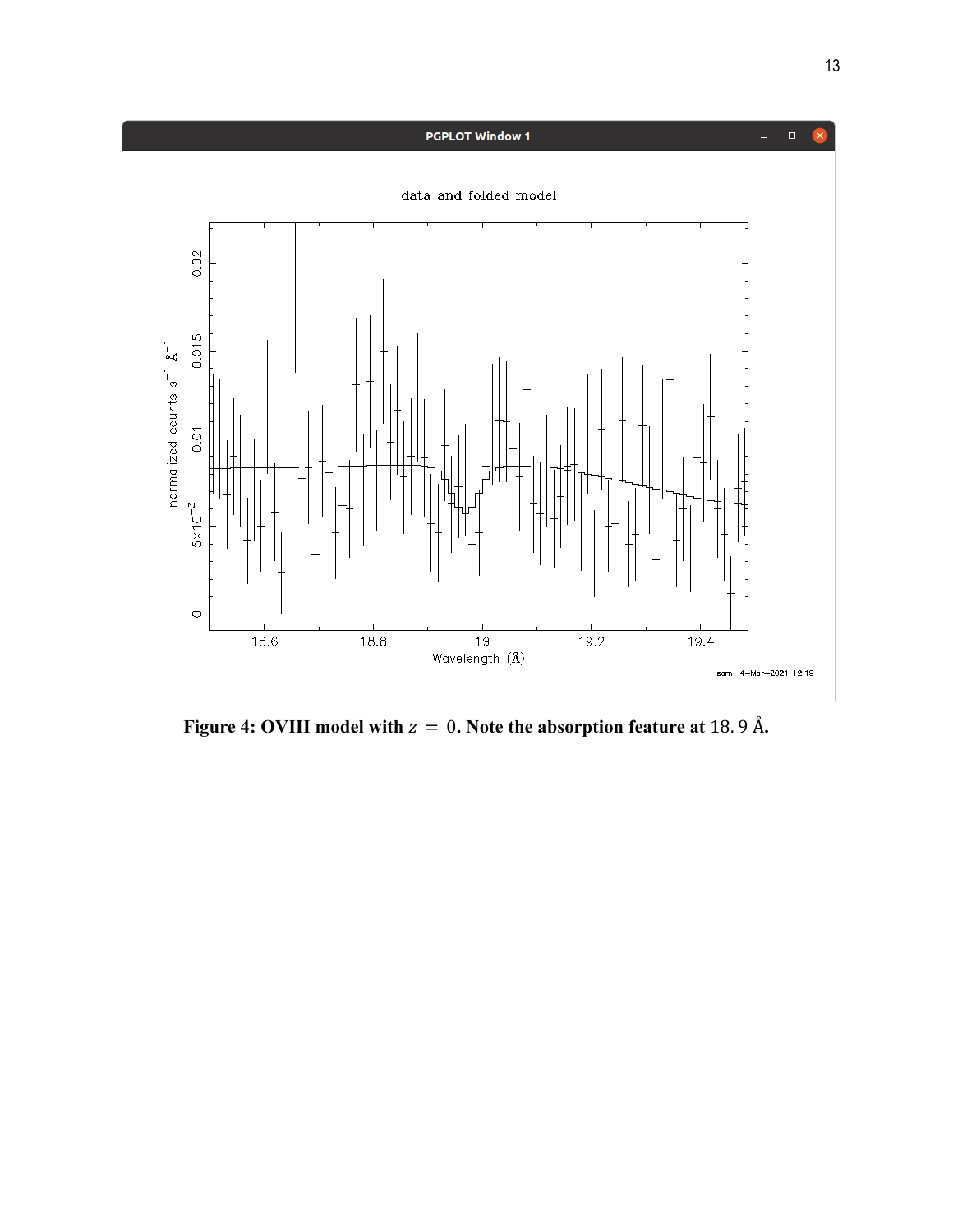

**Figure 5: OVIII model with**  $z = 0.0905$ . Note the large absorption feature at 20. 7 Å.

| Redshift $(z)$   | PhoIndex | Norm $(PO)$                   | Line Flux                                                                                                           | C-Statistic | Chi-Squared |
|------------------|----------|-------------------------------|---------------------------------------------------------------------------------------------------------------------|-------------|-------------|
| $\overline{0}$   |          | $\left 5.17 * 10^{-3}\right $ | $\left[4.44 * 10^{-3}\right] \left[-1.45 * 10^{-5}, 3.34 * 10^{-7}\right]$ 72.66                                    |             | 79.24       |
| [0.0899, 0.0911] |          | $\left[5.56 * 10^{-3}\right]$ | $\begin{bmatrix} 4.70 & 10^{-3} \end{bmatrix}$ [-3.82 $\ast$ 10 <sup>-5</sup> , -1.47 $\ast$ 10 <sup>-9</sup> 93.58 |             | 115.97      |

**Table 3: Model data for OVIII. Error bars cover 2.7 confidence intervals.**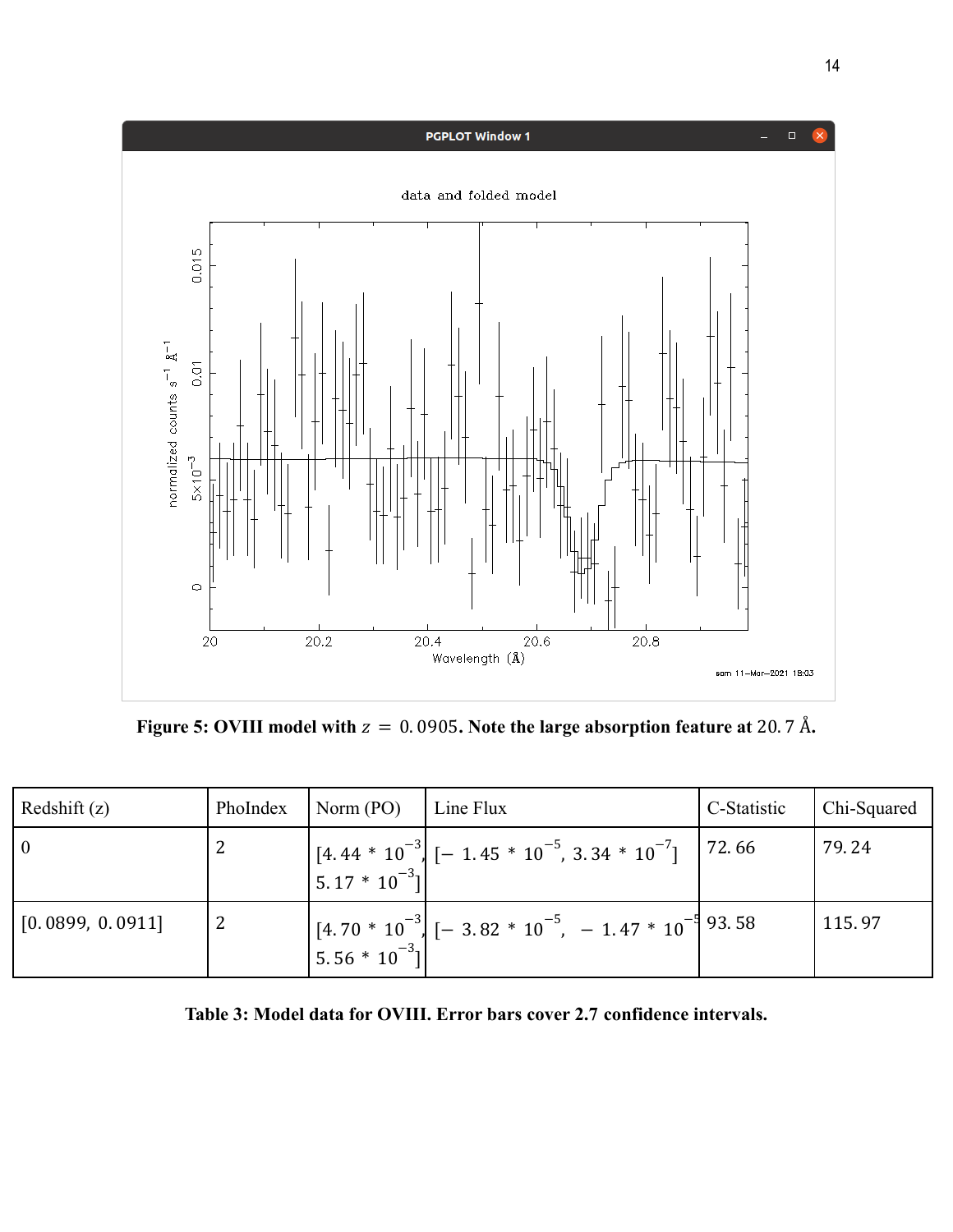| Ion          | Redshift | $W_{\lambda}(\AA)$                       | $N$ (cm <sup>-2</sup> ) |
|--------------|----------|------------------------------------------|-------------------------|
| <b>OVII</b>  | $\theta$ | $13.675 * 10^{-2}$                       | $1.21 * 10^{16}$        |
| <b>OVII</b>  | 0.0927   | $\frac{1}{2}$ 5.725 $*$ 10 <sup>-2</sup> | $2.72 * 10^{15}$        |
| OVIII        | $\theta$ | $1.888 * 10^{-2}$                        | $1.34 * 10^{16}$        |
| <b>OVIII</b> | 0.0905   | 6.350 $*10^{-2}$                         | 4.99 $* 10^{16}$        |

**Table 4: Equivalent widths and column densities for each line.**